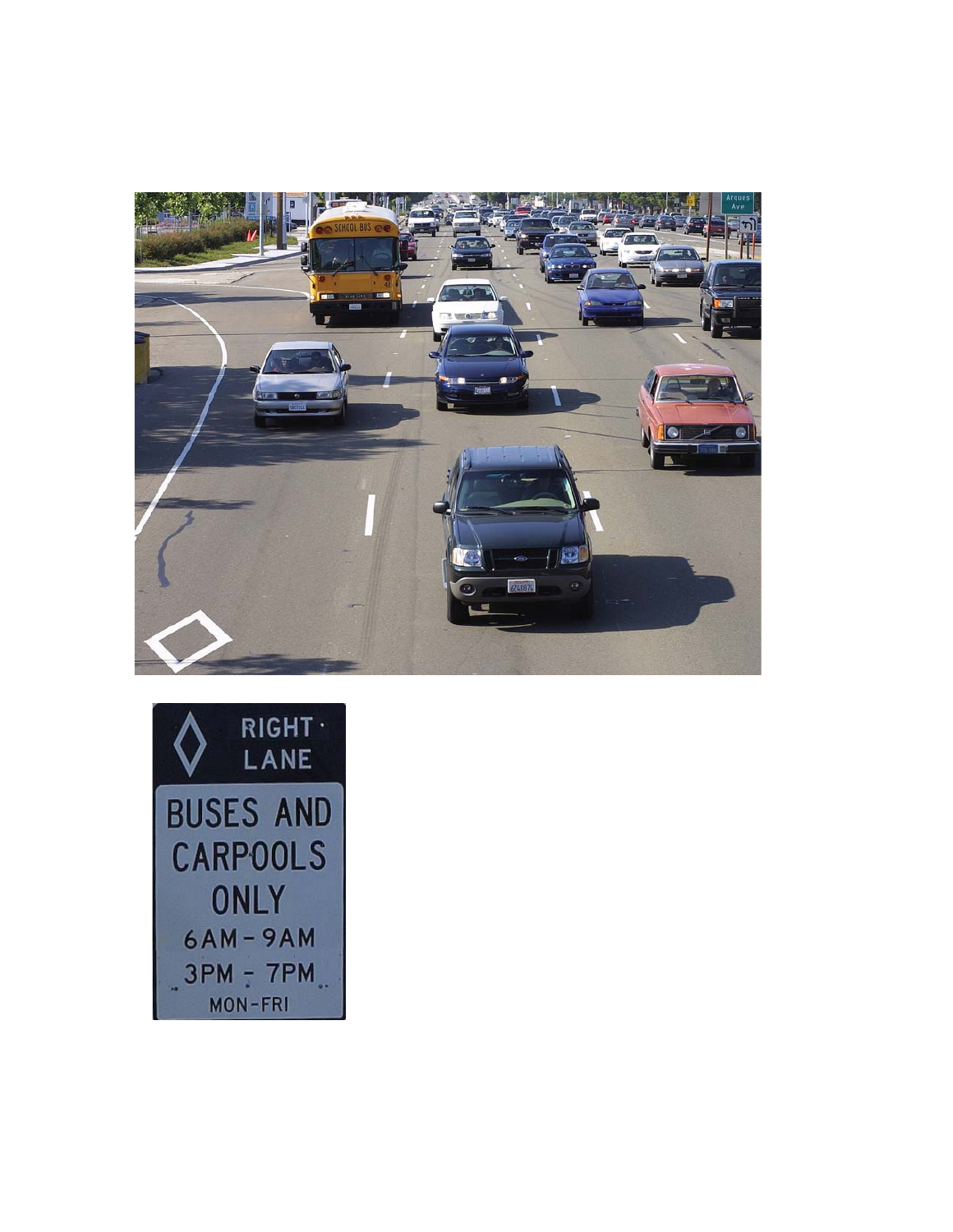# **SECTION FIVE**

# HIGH-OCCUPANCY VEHICLE (HOV) SYSTEM ELEMENT

The first expressway high-occupancy vehicle (HOV) lanes opened on San Tomas Expressway in 1982 and the Montague HOV lanes opened one year later. Since then, HOV lanes have been added to Capitol and Lawrence Expressways and HOV queue jump lanes to Central Expressway. Other improvements have included adding electronic signage, moving HOV lanes off the shoulders, and expanding operating hours. Following the County's lead, the state has added a significant number of HOV lane miles on the freeway system, and more are planned. Today, we have 50 miles of expressway HOV lanes and 187 miles of freeway HOV lanes, existing and planned. The total miles of HOV lanes make Santa Clara County the most HOV-friendly county in the San Francisco Bay Area.

The purpose of this element is to take a comprehensive look at the expressway HOV system, including the performance of existing HOV lanes and potential expansion of the HOV system. The goal is to establish an expressway HOV system that is truly effective and functions well with the freeway HOV system.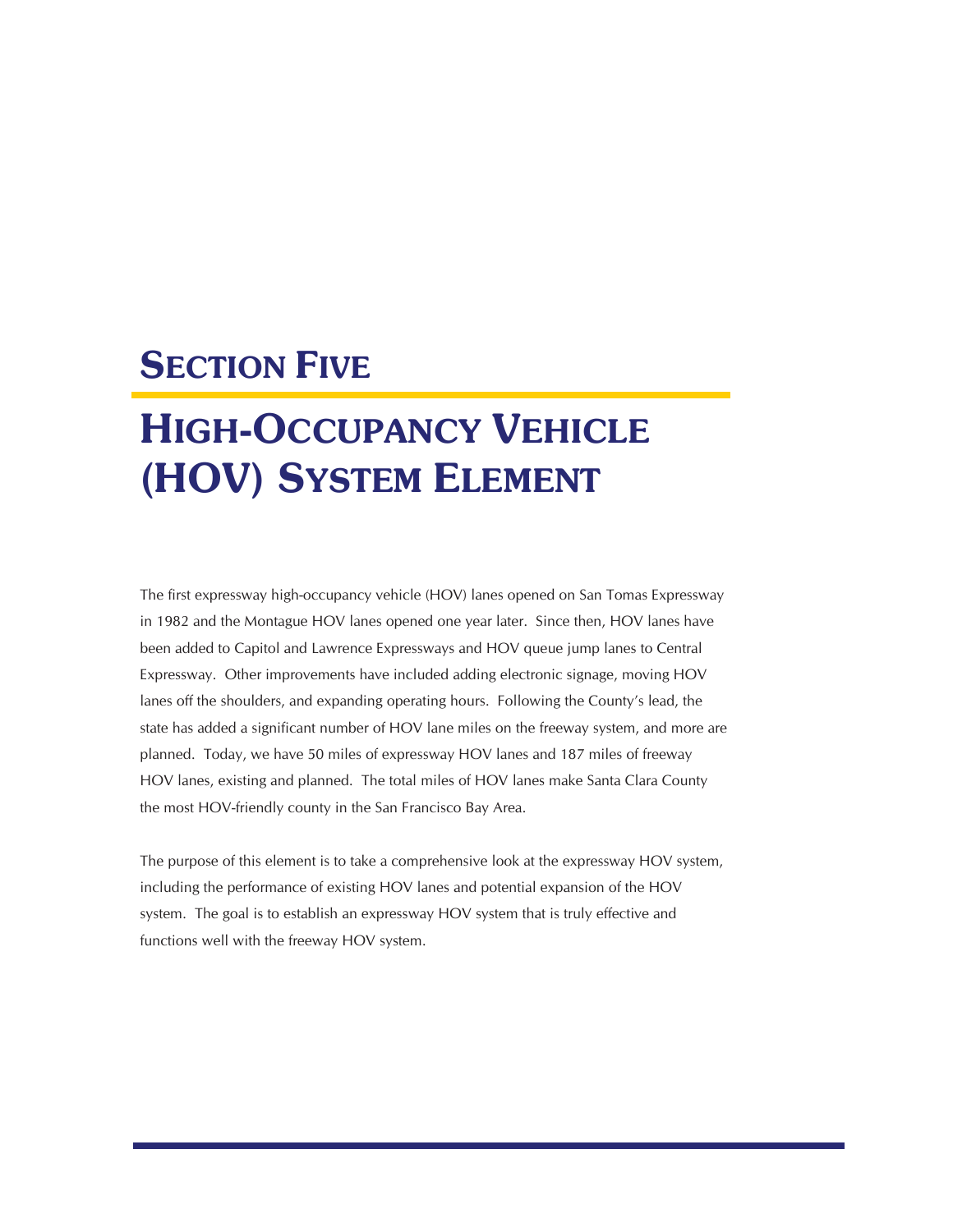| <b>Table 5-1: Existing Expressway HOV Lanes</b> |                                                 |                |  |  |  |  |
|-------------------------------------------------|-------------------------------------------------|----------------|--|--|--|--|
| Expressway                                      | <b>Expressway HOV Limits</b><br>Nearby Freeway  |                |  |  |  |  |
| Capitol                                         | Silver Creek Road to Capitol Avenue             | US 101, I-680  |  |  |  |  |
| Central                                         | Bowers Avenue, Scott Boulevard queue jump lanes | N/A            |  |  |  |  |
| Lawrence                                        | Stevens Creek Boulevard to Arques Avenue        | I-280, US 101  |  |  |  |  |
|                                                 | Lakehaven Drive to Tasman Drive                 | US 101, SR 237 |  |  |  |  |
| Montague                                        | Mission College Boulevard to McCarthy/O'Toole   | US 101, I-880  |  |  |  |  |
|                                                 | Main Street to Milpitas Boulevard               | $I-880. I-680$ |  |  |  |  |
| San Tomas                                       | <b>Budd Avenue to Walsh Avenue</b>              | SR 17, US 101  |  |  |  |  |

## Expressway HOV System Overview

Table 5-1 lists the existing expressway HOV lanes. Caltrans does not allow the HOV lanes to continue through freeway interchange areas due to concerns about the continuous weaving through the right hand lanes necessary to enter and exit the freeway ramps. For that reason, the HOV lanes usually start and/or end at least one signalized intersection away from the interchange area. This creates gaps in the system for the Lawrence Expressway and San Tomas/Montague Expressway HOV lanes.

#### *Current Plans for Expressway HOV Lanes*

Other planning efforts and recommendations that relate to potential changes in the expressway HOV lanes include:

- \* The Valley Transportation Plan (VTP) 2020 and the Metropolitan Transportation Commission's (MTC) Regional Transportation Plan (RTP) include adding HOV lanes on Central Expressway from De La Cruz Boulevard to State Route (SR) 237 and a 1990 environmental clearance document includes HOV lanes through to Shoreline Boulevard.
- San Jose's Evergreen Specific Plan Infrastructure Improvements called for the Capitol Expressway HOV lane to be replaced by light rail service. VTA is currently proceeding with environmental clearance for the light rail extension on Capitol Expressway.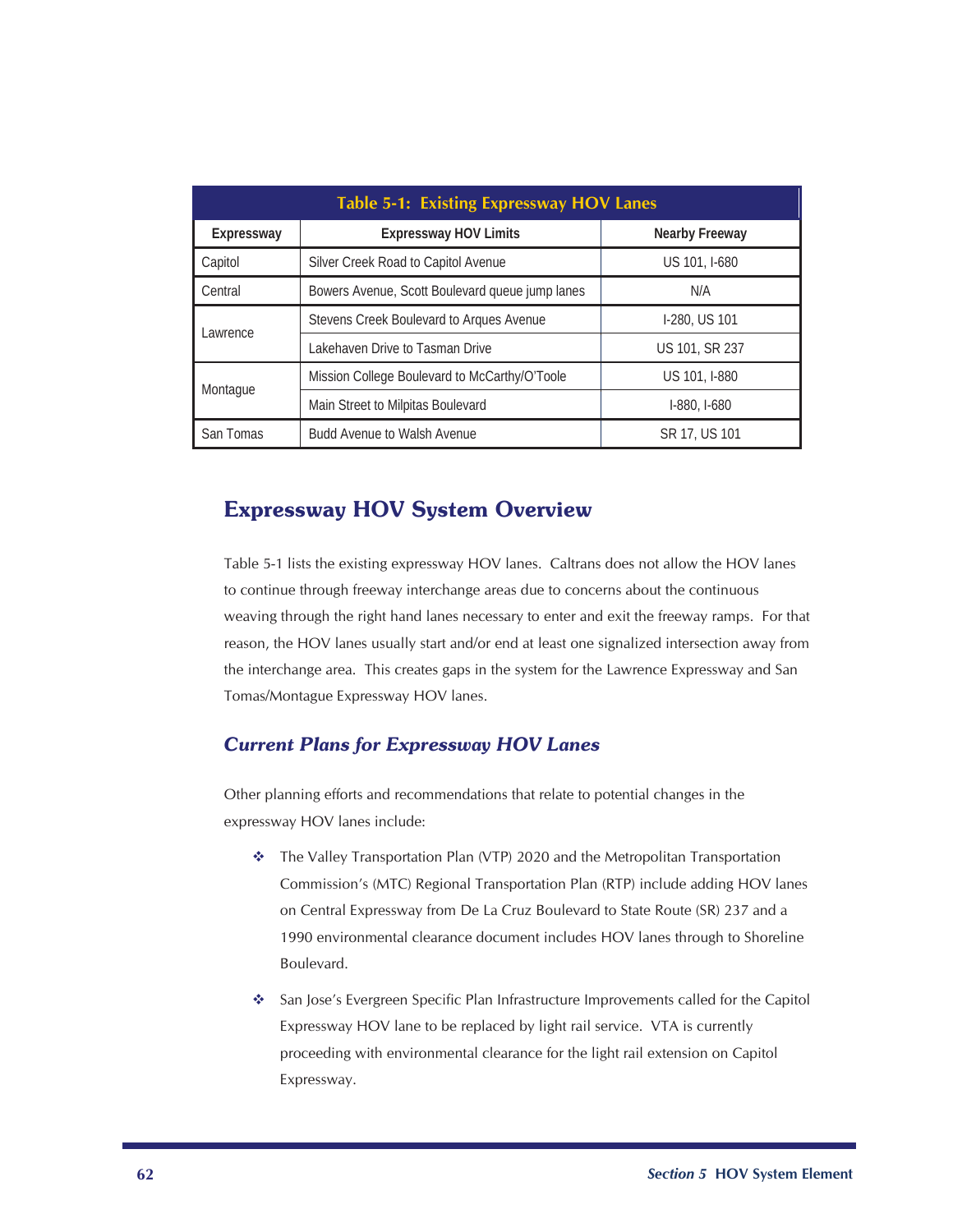#### *Expressway HOV Lane Operational Characteristics*



- \* Two or more people per vehicle are required. This is consistent with the freeway HOV lane requirements.
- Operating periods are 6:00 to 9:00 AM and 3:00 to 7:00 PM. These times are comparable to the freeway HOV lanes, although some freeway lanes start as early 5:00 AM and others end at 10:00 AM.
- All expressway HOV lanes are bi-directional during peak periods, except San Tomas south of El Camino Real and Montague, where the HOV lanes currently operate only in the peak direction during peak periods. The 8-lane widening projects for San Tomas and Montague Expressways will allow operation of the HOV lanes as bidirectional in each peak period.
- HOV is in the right lane next to the shoulder*.* This is to allow transit to access bus stops along the expressway. This location has a secondary advantage of creating acceleration and deceleration lanes for all vehicles entering and exiting the expressway using right turns.
- Violations are defined as single-occupant vehicles proceeding straight through a signalized intersection rather than turning off the expressway.

# Evaluating HOV Lane Performance

In 2002, traffic counts were conducted at select locations for each expressway HOV lane. These locations were selected based on maximum traffic volumes and stopped queues, providing an incentive to carpool. The counts included number and types of vehicles in the HOV lane, number of violations, and number of vehicles in the mixed-flow lanes. In addition, travel time surveys were conducted for the length of each HOV lane.

#### *Performance Measures*

To evaluate the performance of the expressway HOV lanes, five performance measures were used. These performance measures were based on similar measures used by Caltrans and MTC to evaluate freeway HOV lanes. The performance measures are described in Table 5-2 including how they were adjusted from freeway to expressway HOV lanes.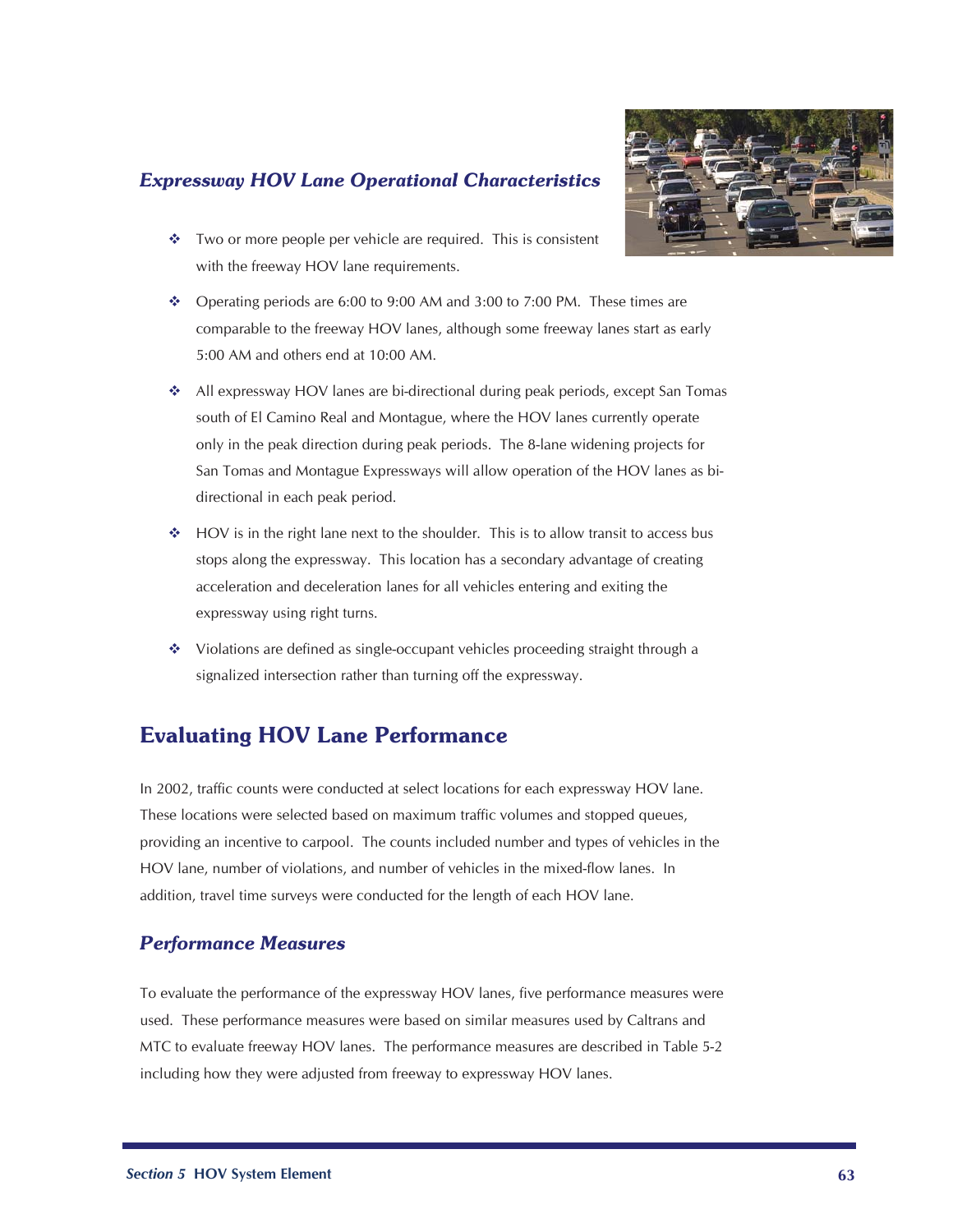| <b>Table 5-2: HOV Lane Performance Measures</b>                              |                                                                        |                                                                 |                                                                                                                                                                                                                                            |  |  |
|------------------------------------------------------------------------------|------------------------------------------------------------------------|-----------------------------------------------------------------|--------------------------------------------------------------------------------------------------------------------------------------------------------------------------------------------------------------------------------------------|--|--|
| Performance<br>Measure                                                       | <b>Freeway Standard</b>                                                | Expressway<br>Standard                                          | <b>How Expressway Standard</b><br>Determined                                                                                                                                                                                               |  |  |
| Total vehicles per<br>peak hour                                              | Minimum of 800                                                         | Minimum of 400                                                  | Converted the freeway standard to take<br>into account the lower capacity on<br>expressways due to slower speeds and<br>signals.                                                                                                           |  |  |
| Total persons per<br>peak hour                                               | Minimum of 1,800                                                       | Minimum of 880                                                  | Based on the average occupancy of 2.2<br>people per vehicle in the expressway<br>HOV lanes.                                                                                                                                                |  |  |
| Lane Productivity<br>(ratio of people in<br>HOV lane to mixed-<br>flow lane) | No standard set:<br>however, could be<br>considered at least<br>1.0(1) | Minimum of 0.80<br>to 0.90                                      | Around this range of productivity, the<br>impact of converting the HOV lane to<br>mixed flow would lead to no net increase<br>in capacity if a significant number of HOV<br>users return to single-occupant vehicles.                      |  |  |
| <b>Violation Rates</b>                                                       | No higher than 10%                                                     | No higher than<br>15%                                           | A higher violation rate standard was set<br>due to the right lane position of the HOV<br>lane.                                                                                                                                             |  |  |
| <b>Travel Time Savings</b>                                                   | At least 1 minute<br>per mile savings<br>over mixed-flow<br>lane       | Travel time to be<br>equal or better<br>than mixed-flow<br>lane | Due to differing operating conditions, a<br>minimum travel time savings standard<br>comparable to the freeway standard<br>cannot be established. (2) However, lack<br>of any travel time benefit is indicative of<br>operational problems. |  |  |

#### **Notes:**

1) The "Lane Productivity" measure was established by MTC for use in the regional *2002 HOV Lane Master Plan Update*. The report notes that all freeways in the Bay Area, except one, has a productivity ratio of at least 1.0 and several of the freeway HOV lanes have productivity ratios of 2.0 and 3.0 (i.e., double and triple the people in an HOV lane compared to a mixed-flow lane).

2) With signals approximately every half mile, the primary benefit of expressway HOV lanes is shorter queues at the signal as opposed to freeway travel where the primary benefit is being able to travel at a faster speed.

#### *Key Findings*

Tables 5-3 and 5-4 summarize the performance of the expressway HOV lanes using the performance measures. All measures must be considered to obtain a full view of the lane's performance. Key findings include:

\* Capitol Expressway is the best performing HOV lane and has relatively low violation rates.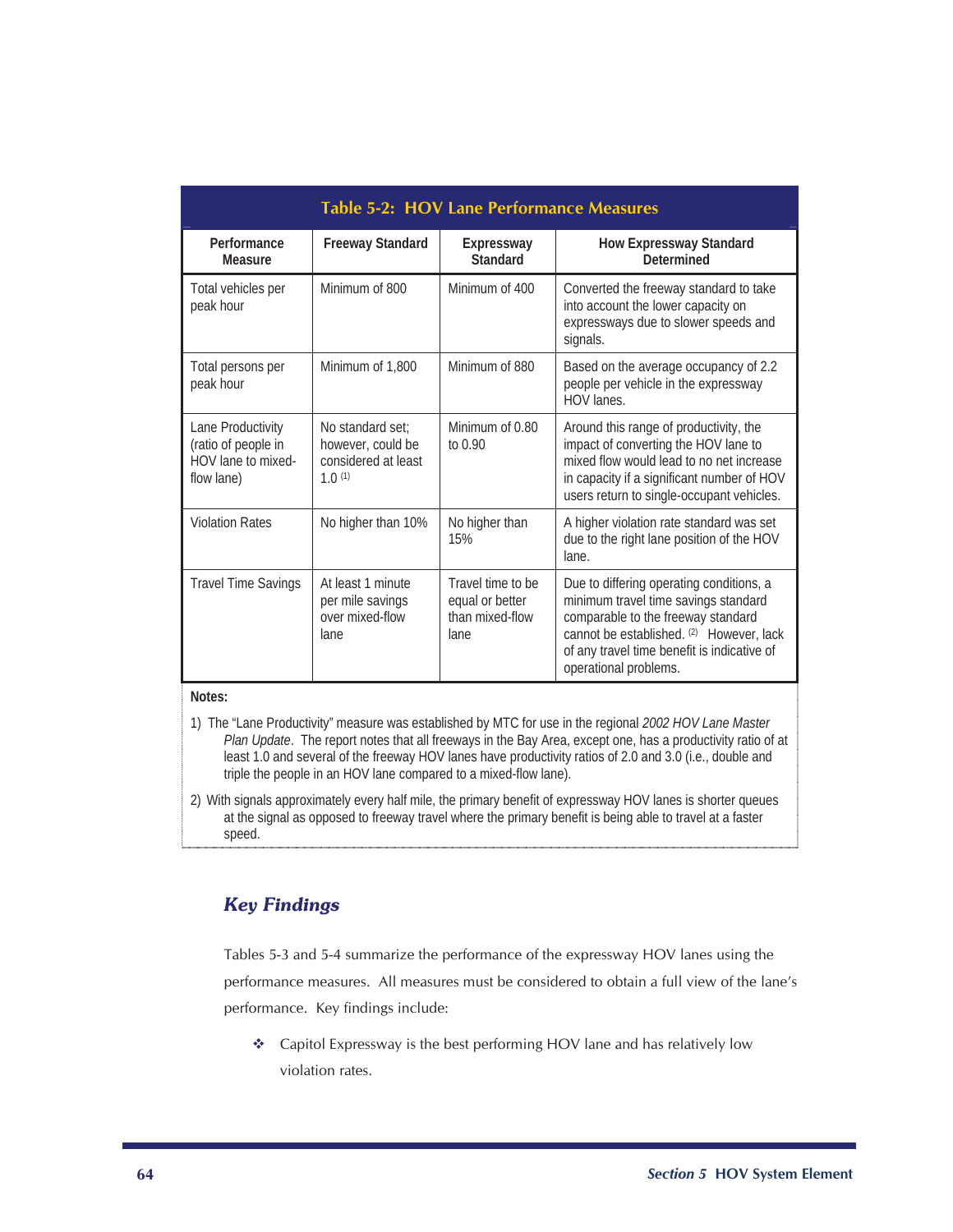- Lawrence and San Tomas Expressways south of US 101 are performing acceptably. This is likely due to no parallel freeway so these expressways provide the primary central county north-south travel corridors. San Tomas has the most solid and consistent travel time savings.
- Lawrence north of US 101 performs poorly and has excessively high violation rates. This is due to operational problems created by the early merging of single-occupant vehicles into the lane to prepare for entry onto SR 237.
- $\bullet$  Montague Expressway's performance is marginal to under performing. The area between I-680 and Great Mall Parkway has high violation rates, generally due to the lack of access control along the expressway (i.e., driveways between intersections). Operational problems at the I-880 interchange combined with street connections and driveways immediately east of this interchange slow down travel in the eastbound direction so significantly that the travel time for the Montague HOV lane is higher than in the adjacent mixed-flow lane.
- Central Expressway's queue jump lanes at Bowers Avenue and Scott Boulevard perform very poorly even though the intersection evaluated operates at level of service (LOS) F. Being closely parallel to the US 101 HOV lane probably accounts for the poor performance.

In summary, the key problems with the under-performing HOV lanes are:

- Operational problems created by lack of access control and close spacing of intersections/on-ramps leading to weaving conflicts and high violation rates.
- Parallel freeway HOV lanes that offer more travel time savings and convenience for longer commutes.
- \* The right-hand HOV lane concept does not provide an incentive where a large volume of right-turning vehicles must share the lane.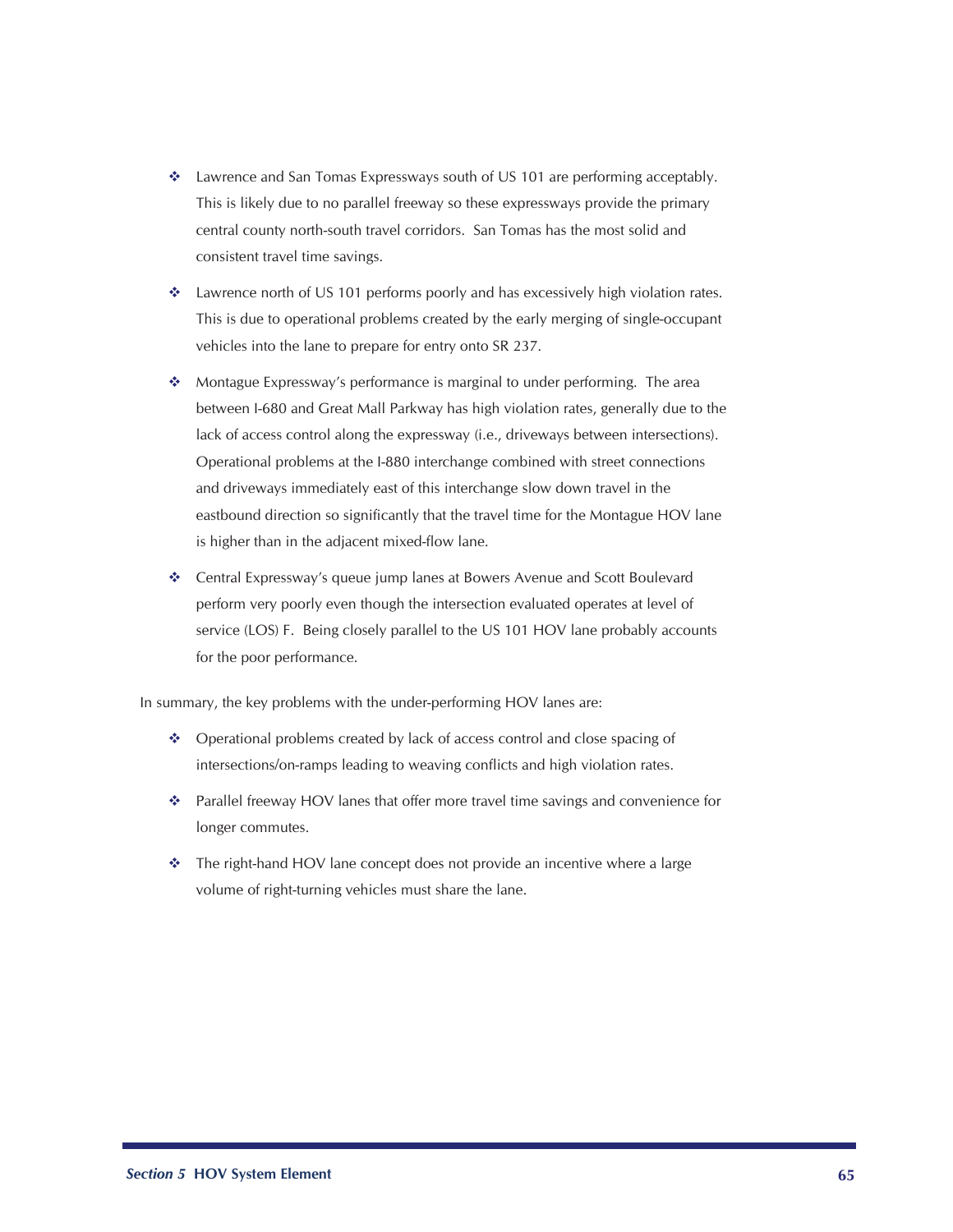| Table 5-3: Summary of HOV Lane Performance by Expressway<br><b>Existing Conditions for Peak Direction of Travel</b> |               |              |                               |                                 |                                 |              |                         |                             |                                            |
|---------------------------------------------------------------------------------------------------------------------|---------------|--------------|-------------------------------|---------------------------------|---------------------------------|--------------|-------------------------|-----------------------------|--------------------------------------------|
| Expressway                                                                                                          | Intersection  | Peak<br>Hour | <b>Direction</b><br>of Travel | Mixed-Flow<br><b>Thru Lanes</b> | <b>HOV</b><br>Violation<br>Rate | Persons/Lane |                         |                             |                                            |
|                                                                                                                     |               |              |                               |                                 |                                 | HOV (1)      | <b>Mixed</b><br>Flow(2) | Productivity<br>Ratio $(3)$ | <b>HOV</b><br><b>Vehicles</b><br>Peak Hour |
| Capitol                                                                                                             | Story         | AM           | Northbound                    | 3                               | 16%                             | 1,060        | 973                     | 1.09                        | 556                                        |
|                                                                                                                     |               | <b>PM</b>    | Southbound                    | 3                               | 17%                             | 1,219        | 892                     | 1.37                        | 633                                        |
| Central                                                                                                             | <b>Bowers</b> | AM           | Westbound                     | $\overline{2}$                  | 38%                             | 205          | 998                     | 0.21                        | 88                                         |
|                                                                                                                     |               | <b>PM</b>    | Eastbound                     | $\overline{2}$                  | 32%                             | 245          | 947                     | 0.26                        | 94                                         |
| Lawrence                                                                                                            | Monroe        | AM           | Northbound                    | 3                               | 38%                             | 853          | 1,323                   | 0.64                        | 376                                        |
|                                                                                                                     |               | <b>PM</b>    | Southbound                    | 3                               | 22%                             | 1,070        | 1,038                   | 1.03                        | 461                                        |
|                                                                                                                     | Homestead     | AM           | Northbound                    | 3                               | 35%                             | 767          | 961                     | 0.80                        | 340                                        |
|                                                                                                                     |               | <b>PM</b>    | Southbound                    | 3                               | 28%                             | 678          | 1,052                   | 0.64                        | 297                                        |
|                                                                                                                     | Tasman        | AM           | Northbound                    | 3                               | 82%                             | 275          | 637                     | 0.43                        | 98                                         |
|                                                                                                                     |               | <b>PM</b>    | Southbound                    | 3                               | 39%                             | 326          | 525                     | 0.62                        | 124                                        |
| Montague                                                                                                            | Trade Zone    | AM           | Westbound                     | $\overline{2}$                  | 61%                             | 427          | 1.059                   | 0.40                        | 208                                        |
|                                                                                                                     |               | <b>PM</b>    | Eastbound                     | $\overline{2}$                  | 64%                             | 315          | 892                     | 0.35                        | 103                                        |
|                                                                                                                     | Zanker        | AM           | Westbound                     | $\overline{2}$                  | 34%                             | 426          | 866                     | 0.49                        | 188                                        |
|                                                                                                                     |               | <b>PM</b>    | Eastbound                     | $\overline{2}$                  | 22%                             | 557          | 668                     | 0.83                        | 235                                        |
| San Tomas                                                                                                           | Monroe        | AM           | Northbound                    | 3                               | 30%                             | 702          | 1,243                   | 0.56                        | 369                                        |
|                                                                                                                     |               | <b>PM</b>    | Southbound                    | 3                               | 15%                             | 903          | 980                     | 0.92                        | 448                                        |

#### **Notes:**

HOV = High-Occupancy Vehicle

SOV = Single-Occupancy Vehicle

Performance values shaded are the ones exceeding the following performance measure standards:

Violation Rate < = 15%.

Persons/ HOV Lane > = 880

Productivity Ratio > = 0.80.

HOV vehicles  $>$  = 400 vph.

1) Based on actual counts conducted by CCS and County (Capitol Expwy.) in 2002. The HOV volume also includes bus and truck volumes observed or estimated.

2) The values shown assume that all vehicles on mixed-flow lanes are SOV's.

3) Productivity Ratio = (HOV persons) / (avg. mixed-flow persons/lane)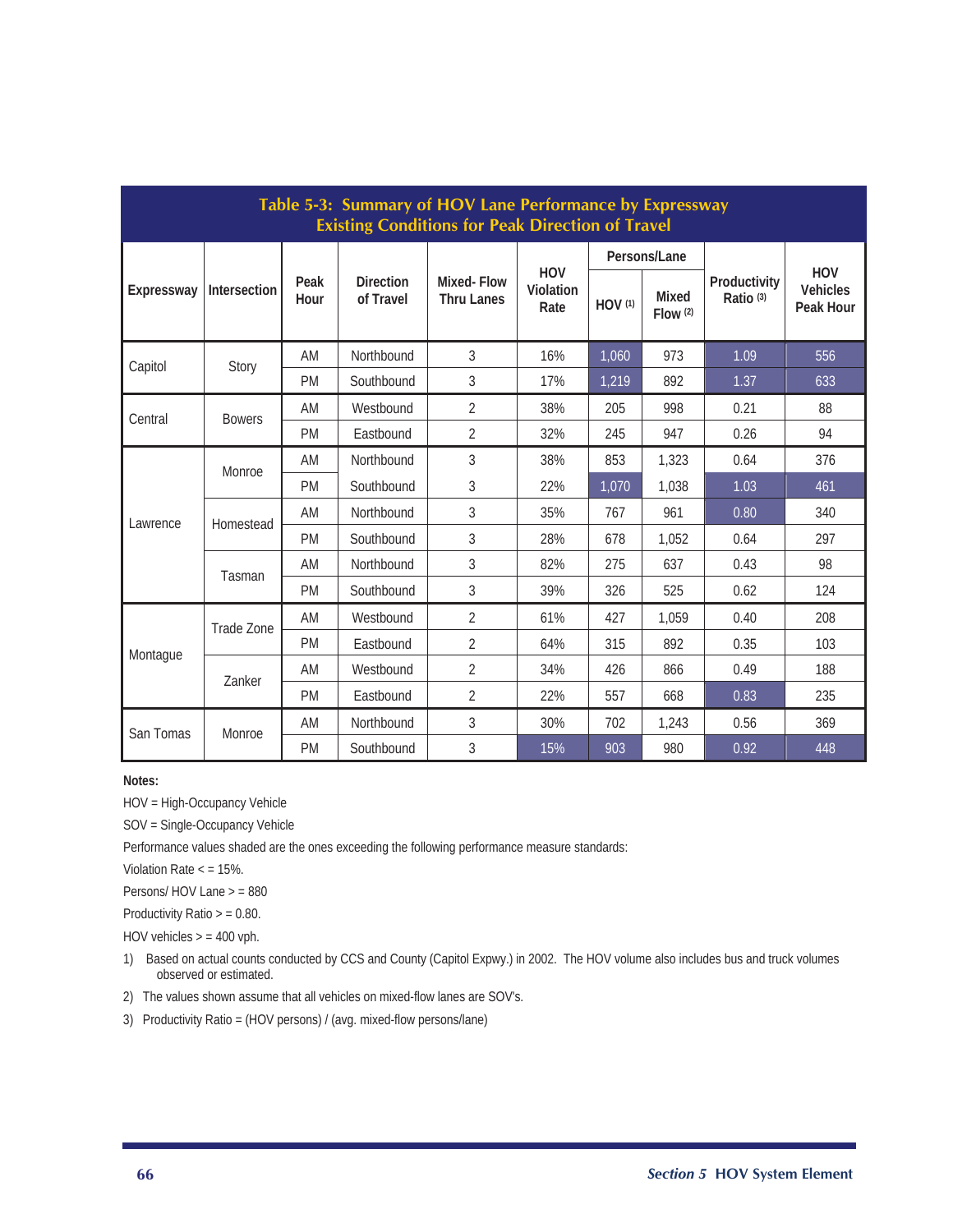| Table 5-4: Expressway HOV Lane Travel Time Comparison <sup>(1)</sup> |                           |           |                       |                               |                |  |  |
|----------------------------------------------------------------------|---------------------------|-----------|-----------------------|-------------------------------|----------------|--|--|
| Expressway<br><b>HOV Lane</b>                                        | Lane<br>Length<br>(miles) | Peak Hour | <b>Peak Direction</b> | Seconds Saved per Mile<br>(2) |                |  |  |
|                                                                      |                           |           |                       | 2001                          | 2002           |  |  |
| Capitol                                                              | 3.8                       | AM        | North/Eastbound       | 19                            | 18             |  |  |
|                                                                      |                           | <b>PM</b> | South/Westbound       | $\mathbf{0}$                  | 6              |  |  |
| Lawrence                                                             | 6.1                       | AM        | Northbound            | 6                             | $\overline{7}$ |  |  |
|                                                                      |                           | <b>PM</b> | Southbound            | 3                             | 12             |  |  |
| Montague <sup>(3)</sup>                                              | 5.4                       | AM        | Westbound             | 3                             | 36             |  |  |
|                                                                      |                           | <b>PM</b> | Eastbound             |                               | $-7$           |  |  |
| San Tomas                                                            | 7.2                       | AM        | Northbound            | 26                            | 26             |  |  |
|                                                                      |                           | <b>PM</b> | Southbound            | 3                             | 24             |  |  |
| Notes:                                                               |                           |           |                       |                               |                |  |  |

1) Based on travel time surveys conducted by County Roads and Airports Department.

2) The "Seconds Saved per Mile" represents the average over the entire length of each HOV lane. The standard for freeway HOV lanes is a minimum of 1 minute per mile.

3) The 2001 data for Montague was collected while various construction projects were underway, which affected overall travel time for all lanes.

#### *Operational Improvement Strategies*

Looking more closely at the operational problems experienced by Lawrence north of US 101 and Montague between I-880 and I-680, a preliminary identification and assessment of potential solutions was conducted. As described below, none of the options present encouraging results in terms of effectiveness and general feasibility.

Potential operational improvement strategies include:

Remove access/right turn movement – This is the most direct solution, but it has limited application, could result in whole takes of properties lacking alternative access, and does not address freeway connections, a typical problem area. This strategy has application at other locations along the expressway, consistent with the discussion in Section 2 regarding access vs. mobility. It is proposed for several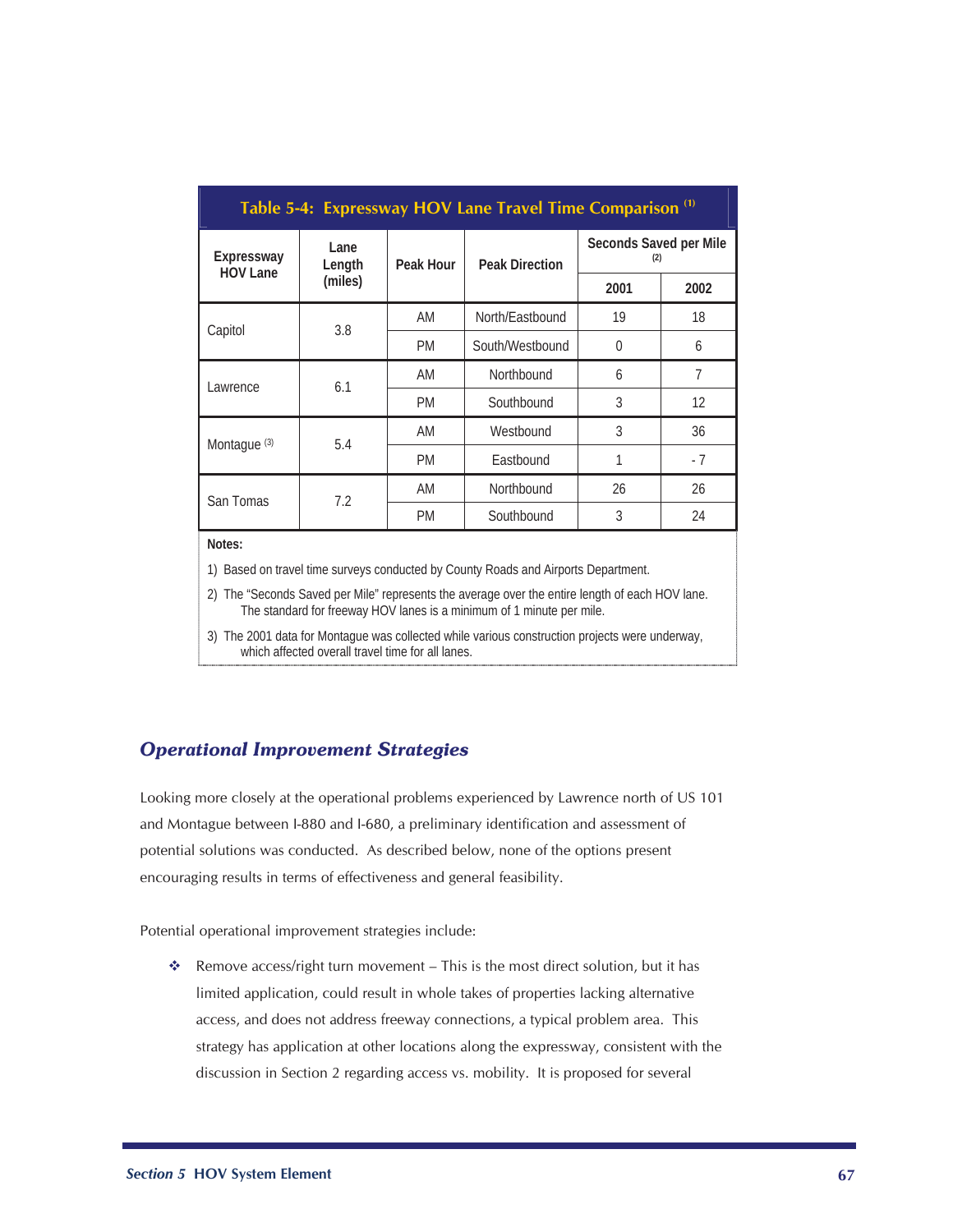locations along Lawrence between I-280 and US 101, where HOV lanes are to be maintained.

- Add auxiliary lanes This strategy would widen the expressway to add outside auxiliary lanes in the hopes that this would allow separation of HOV through traffic from right turning traffic, but it would result in an unenforceable center lane operation for the HOV lanes; require costly widening, property acquisition and other impacts; and risk safety impacts associated with unsafe driver lane change movements because of unfamiliarity with this design and the legal restrictions.
- $\triangleleft$  Construct frontage roads Frontage roads address some of the safety issues associated with the auxiliary lanes, but adds others by intensifying and concentrating weaving movements at frontage road access points which would be expected to be near signalized cross streets (the worst location from perspective of HOV operation), and would be more costly and have more construction impacts.
- Construct braided ramps Braided ramps would apply a freeway design concept to the expressways, with freeway project level costs and impacts. It would require substantial property takes and potentially introduce other environmental impacts (particularly in residential areas as along Lawrence).

## New HOV Facilities

No new expressway HOV lanes or extensions to existing lanes are recommended except for a funded project on part of Central Expressway (discussed further below). The expressway segments without HOV lanes all meet at least two of the following conditions which are not supportive of widening the expressway for HOV lanes:

- $\triangle$  The projected traffic congestion levels for the corridor are not high enough to provide incentives to carpool.
- $\cdot \cdot$  The local community has other priorities for the right-of-way that would be used for an HOV lane (e.g., bike travel, landscaping, and safety enhancements).
- There would be operational problems due to lack of access control or intersection/ramp configurations.
- There are competing parallel freeway HOV lanes existing or planned.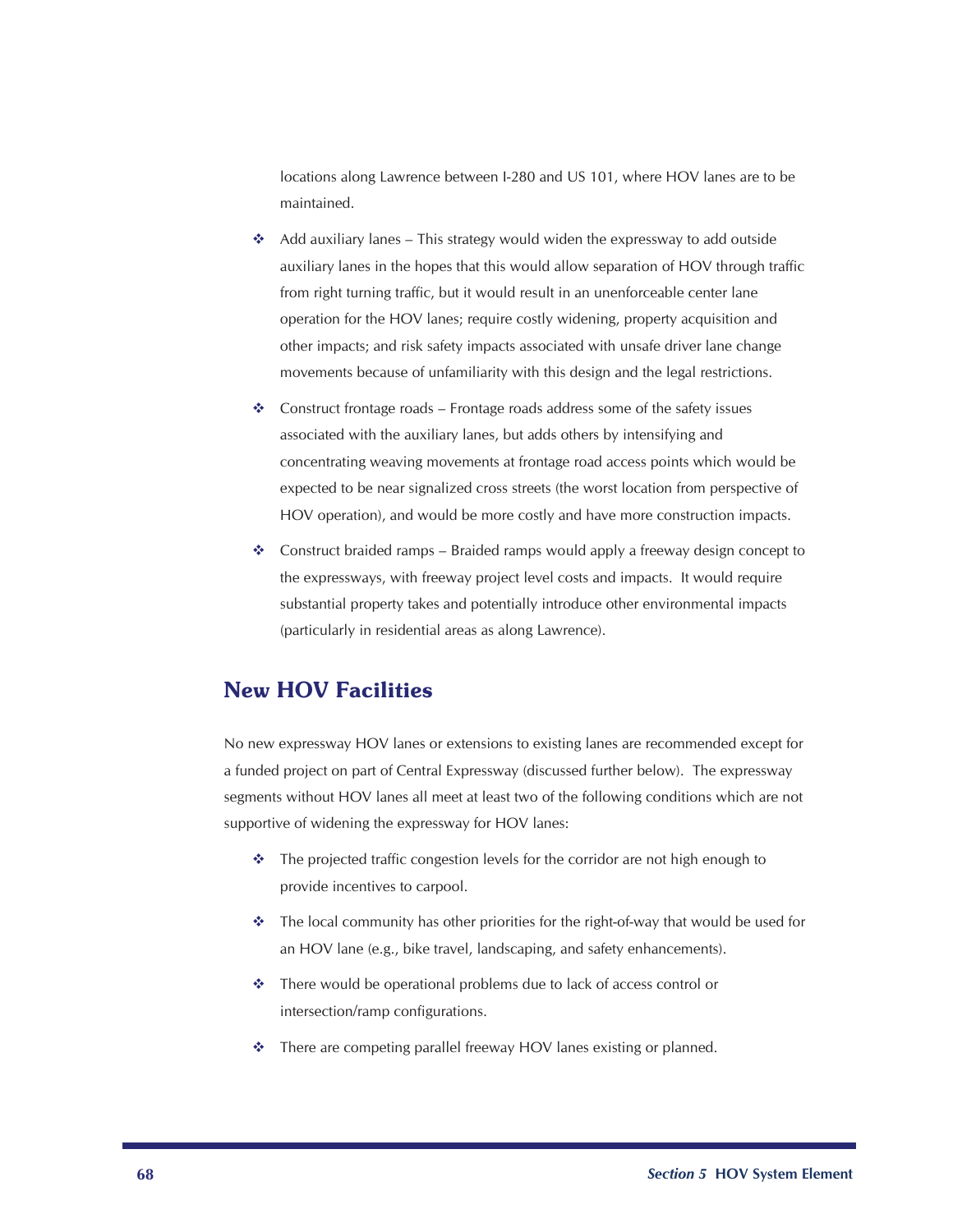The most significant enhancement that can be made to the expressway HOV system is constructing direct ramp connections from the right-hand expressway HOV lane to the median freeway HOV lane. These would be one-way connectors: from expressway to freeway in the peak direction. The direct connector ramps could provide significant time savings for carpoolers. They would avoid the ramp meter and meter queues and avoid having to cross 2 to 3 lanes of congested freeway to reach the median HOV lane. They would also help resolve existing ramp conflict areas for bicyclists as described in Section 6, "Bicycle Element". Six locations are recommended for potential HOV direct connector ramps.

#### Project Recommendations

HOV lane recommendations are illustrated in Figure 5-1 and described below.

#### *Capitol Expressway*

- Retain the HOV lane on Capitol Expressway from Nieman Boulevard to Silver Creek Road pending completion of the US 101 Central Corridor Study. Should the results of the US 101 Central Corridor Study confirm that the HOV lane should be retained after the light rail project is built, consider connecting it to US 101 by constructing an HOV direct connector ramp onto US 101 to encourage carpool use in this highly congested corridor.
- Removal of the HOV lane between Quimby Road and Capitol Avenue to provide for LRT construction will be the subject of a VTA project environmental analysis.

#### *Central Expressway*

- \* Complete the currently funded project to build a new HOV lane on Central Expressway from De La Cruz Boulevard to San Tomas Expressway. Operate this HOV lane and the Bowers Avenue queue jump lane on a trial basis for 3 to 5 years with regular monitoring based on the performance measures.
	- If the HOV lane is not successful by the end of the trial period, convert it and the Bowers Avenue queue jump lane to mixed flow to mitigate the LOS F intersections along this section of the expressway.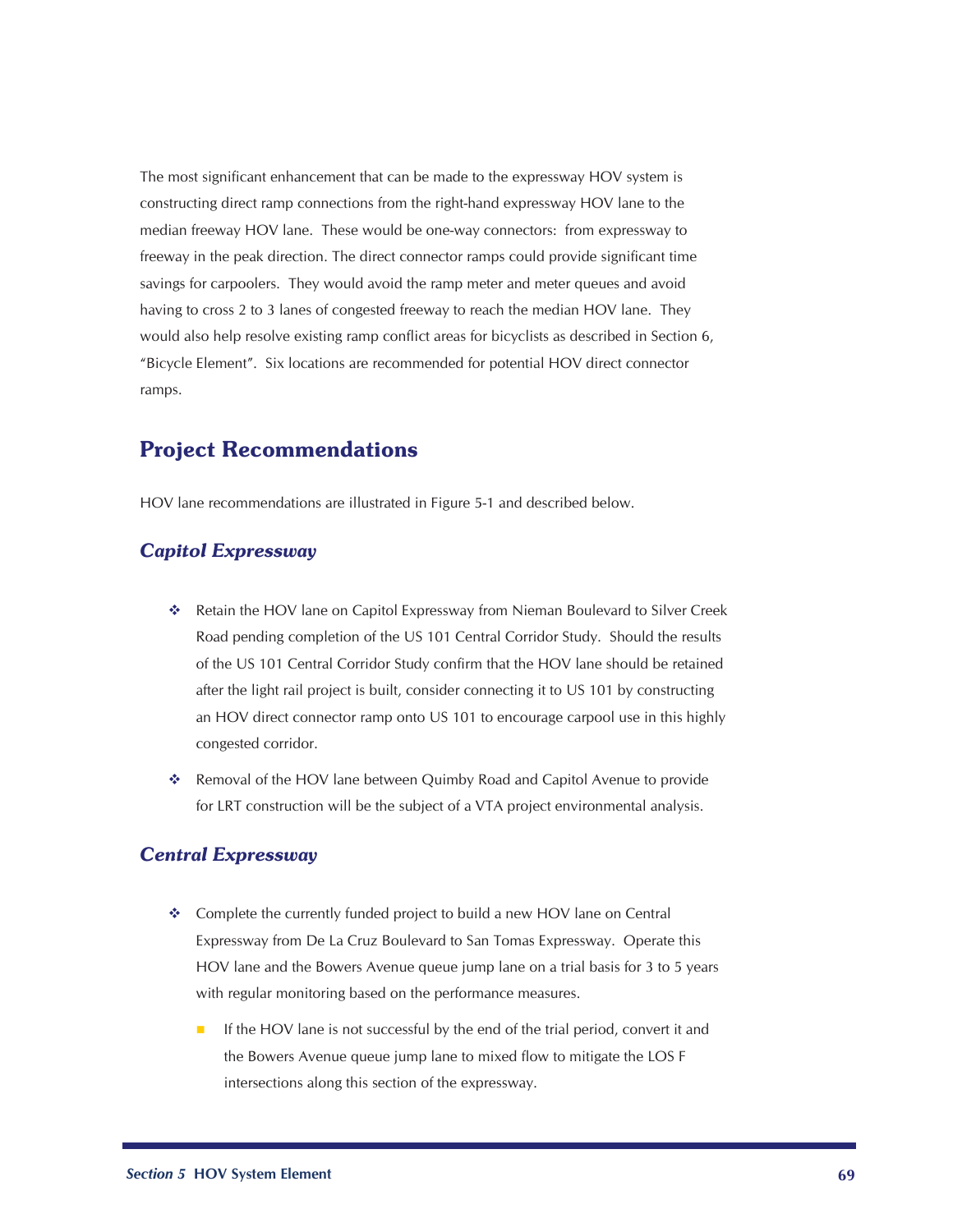

- If the HOV lane is successful, extend it to Lawrence Expressway when funds allow. If the HOV lane is retained, two interchange projects will be needed to mitigate existing LOS F intersections, adding \$80 to 90 million to the Tier 1B list of projects.
- Do not construct the HOV lane on Central Expressway from Lawrence Expressway to Shoreline Boulevard for the following reasons:
	- West of Lawrence Expressway, Central Expressway has no existing or projected LOS F intersections and overall traffic congestion is not severe.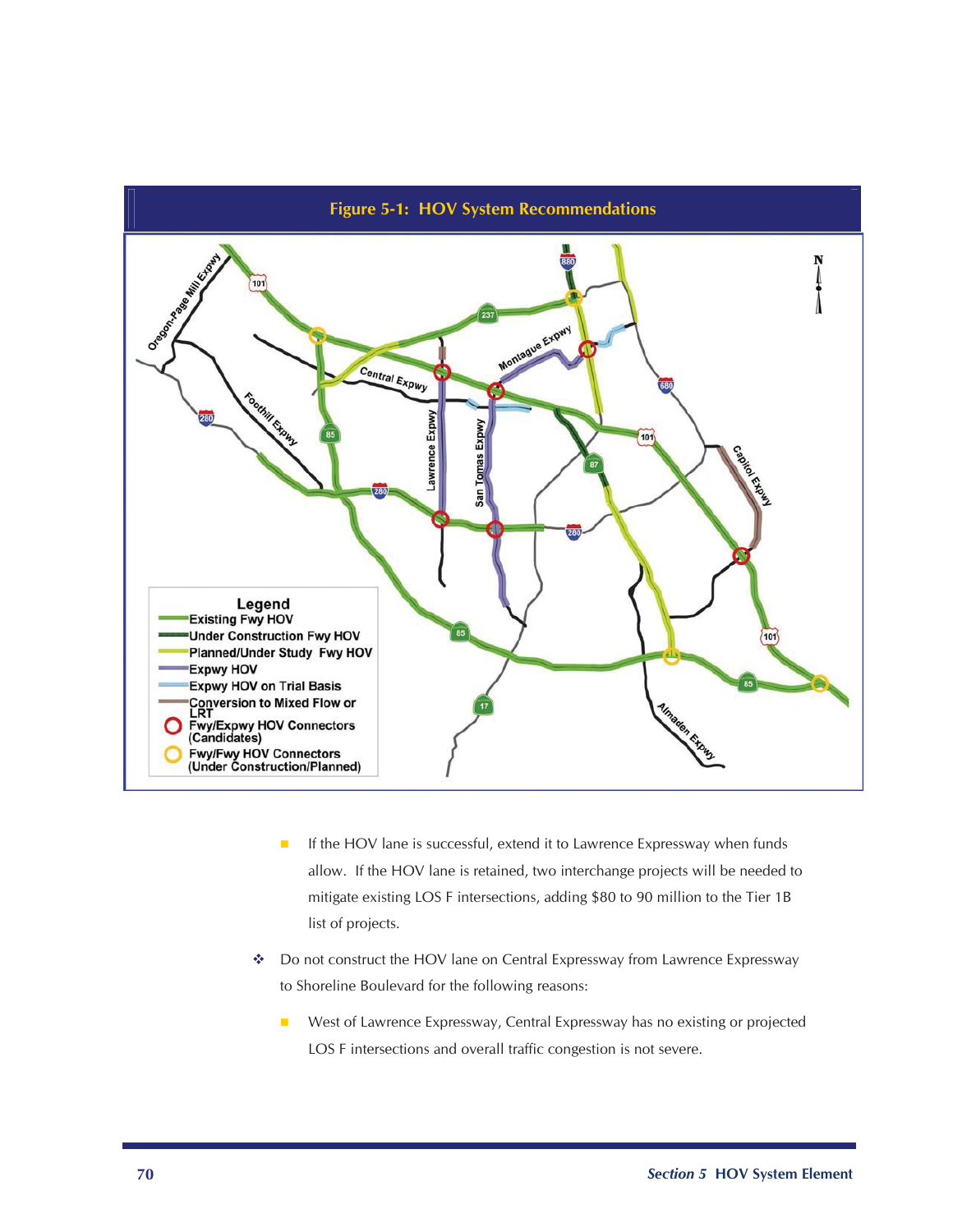- Central Expressway closely parallels a freeway HOV lane.
- Ramp safety improvements are needed between Lawrence Expressway and Mary Avenue in Sunnyvale.
- **From Mary Avenue to Shoreline Boulevard in Mountain View, there is local** opposition to removing the existing landscaping to construct an HOV lane, especially since there is not a need for the lane based on traffic demand and traffic congestion levels.

#### *Lawrence Expressway*

Convert the Lawrence Expressway HOV lane north of US 101 between Lakehaven Drive to Tasman Drive to mixed-flow lanes due to poor performance and operational problems, and to mitigate projected traffic conditions.

#### *Montague Expressway*

- Convert the existing Montague Expressway HOV lanes between Main Street and Milpitas Boulevard (i.e., between I-880 and I-680) to mixed-flow lanes, after the appropriate environmental review and revisions to the Regional Transportation Plan (RTP). The conversion is due to poor performance and operational problems. It will also mitigate LOS F conditions.
- $\bullet$  When the 4<sup>th</sup> lane in each direction is added, designate it as an HOV lane on a trial basis for 3 to 5 years with regular monitoring based on the performance measures. The design of the 4<sup>th</sup> lane should address the operational problems to the greatest extent feasible. The 680 – 880 Cross-Connector Study should include funding for correcting the operational problems should Montague be designated the primary HOV connector.
	- $\blacksquare$  If the HOV lane is not successful after the trial period and continues to experience significant operational problems, convert it to mixed flow.
	- **IF** If the HOV lane is retained, an interchange project at Great Mall/Capitol Avenue may be needed to mitigate an existing LOS F, adding \$42 million to the Tier 1B list of projects.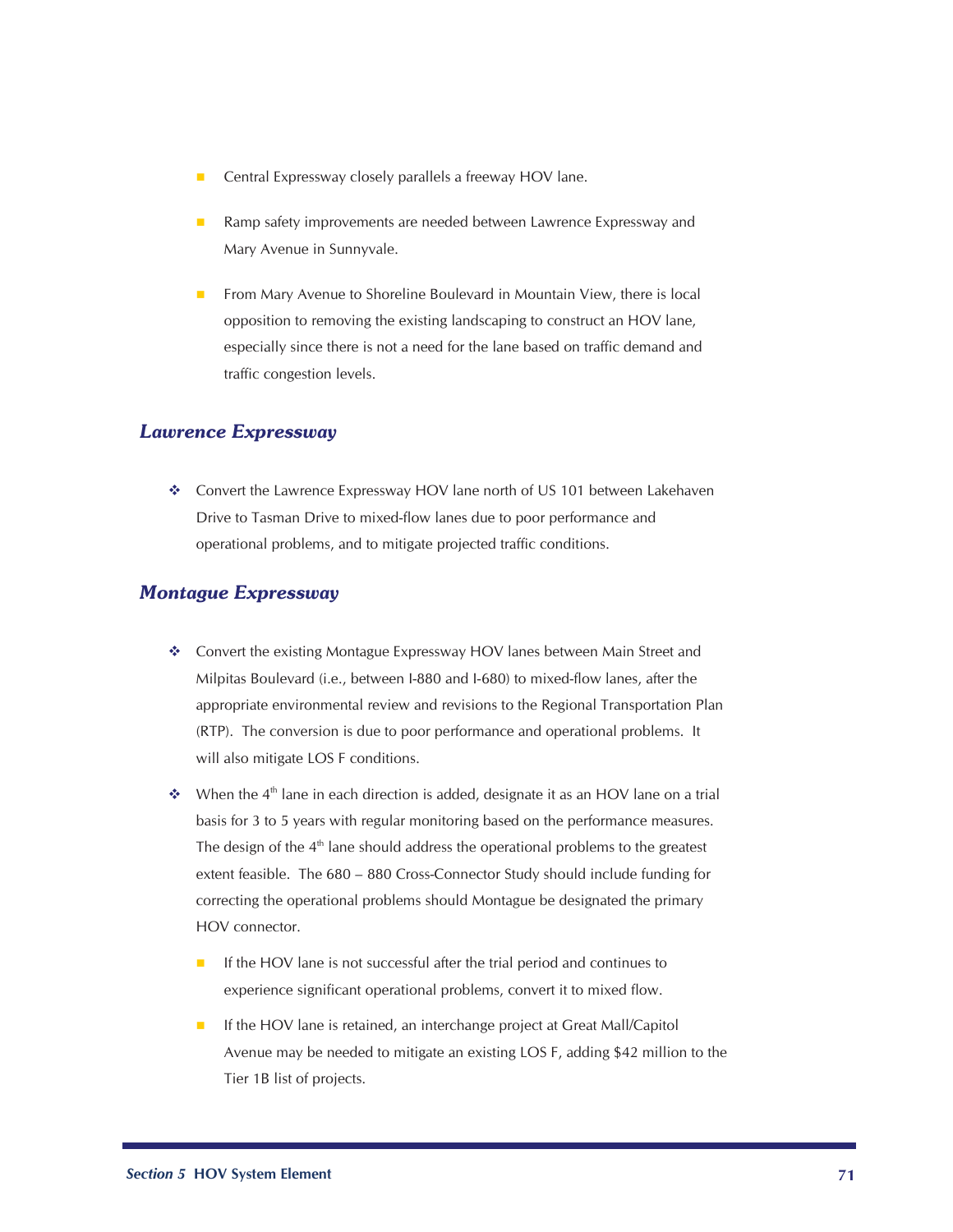#### *HOV Direct Connector Ramps*

- ◆ Candidate locations for expressway to freeway HOV direct connector ramps are as follows:
	- Capitol Expressway and US 101 (subject to 101 Central Corridor Study)
	- Lawrence Expressway and I-280 (would be part of the overall interchange reconfiguration for Lawrence Expressway/Stevens Creek Boulevard/I-280)
	- **Lawrence Expressway and US 101**
	- **Montague Expressway and I-880**
	- San Tomas Expressway and I-280 (would be a stand-alone connection without an interchange)
	- San Tomas Expressway/Montague Expressway and US 101

#### *Costs and Project Delivery*

- ◆ Converting HOV lanes to mixed flow Funding is required for environmental review and for removing signage and pavement markings. These costs are estimated at \$0.1 million per conversion project. Tier 1A of the Capacity and Operational Improvement Projects includes three expressway conversions for a total of \$0.3 million. Once funds are available, these projects could be completed in about one year.
- Fixed Guideway Funds VTA receives federal Fixed Guideway Funds for operating buses in HOV lanes. Converting HOV lanes will result in lost operating revenue for VTA, estimated at \$40,000 per year for the Lawrence HOV lane north of US 101 and \$220,000 per year for the Montague HOV lane between I-880 and I-680.
- $\div$  HOV direct connector ramps The estimated cost is \$20 30 million for each location assuming a one-way connection from the expressway to the freeway based on the peak flow of traffic. The Lawrence Expressway/280 direct connector is included in the Tier 3 project to reconfigure the entire interchange area. Another \$100-150 million has been allocated to Tier 3 for the remaining five locations